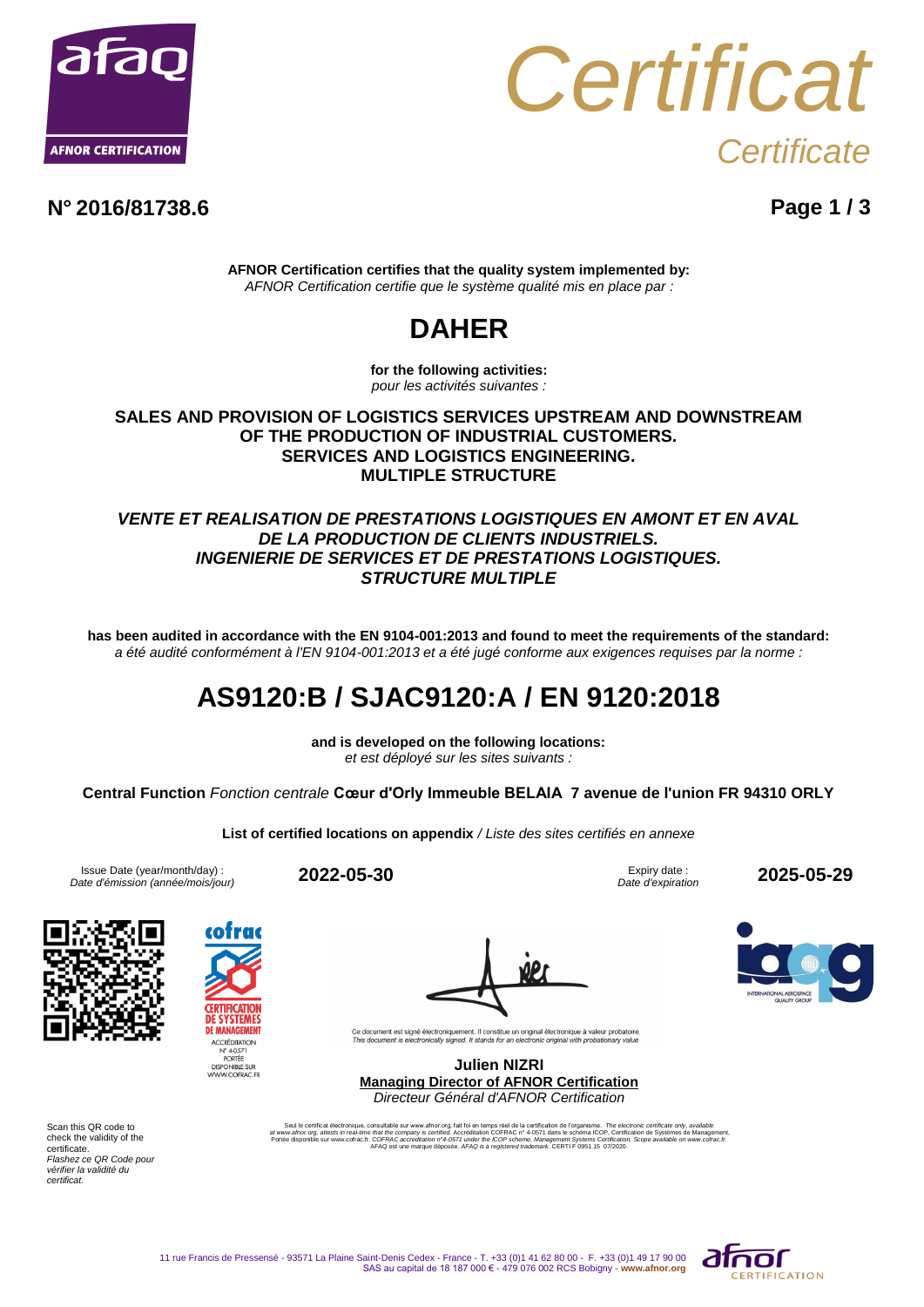



### **N° 2016/81738.6 Page 2 / 3**

# **DAHER**

**Complementary list of locations within the certification scope:** *Liste complémentaire des sites entrant dans le périmètre de la certification:*

| <b>Locations / Sites</b>                                                                                                                                                        | <b>Activities / Activités</b>                                                                                                                                   |
|---------------------------------------------------------------------------------------------------------------------------------------------------------------------------------|-----------------------------------------------------------------------------------------------------------------------------------------------------------------|
| <b>DAHER</b><br>Siège et Fonctions Centrales<br>Cœur d'Orly Immeuble BELAIA 7 avenue de<br>l'union FR 94310 ORLY                                                                | Sales of logistics services upstream and downstream<br>of the production of industrial customers.                                                               |
|                                                                                                                                                                                 | Vente de prestations logistiques en amont et en aval<br>de la production de clients industriels.                                                                |
| <b>DAHER AEROSPACE</b><br>36 rue des Cousseaux<br>FR 41300 SALBRIS                                                                                                              | Provision of logistics services upstream and downstream<br>of the production of industrial customers.                                                           |
|                                                                                                                                                                                 | Réalisation de prestations logistiques en amont et en aval<br>de la production de clients industriels.                                                          |
| <b>DAHER AEROSPACE</b><br>Chez AH ALBACETE<br>C/Toledo, 1-5 Pol. Ind. Camporosso Chinchilla de<br>Montearagon ES 2520 ALBACETE                                                  | Provision of logistics services upstream and downstream<br>of the production of industrial customers.                                                           |
|                                                                                                                                                                                 | Réalisation de prestations logistiques en amont et en aval<br>de la production de clients industriels.                                                          |
| <b>DAHER AEROSPACE</b><br>Chez SAFRAN HELICOPTER ENGINES<br>Allée André Ampère Rue Gustave EIFFEL<br>ZAC DES MARCEAUX<br>FR 78710 ROSNY SUR SEINE                               | Provision of logistics services upstream and downstream<br>of the production of industrial customers.                                                           |
|                                                                                                                                                                                 | Réalisation de prestations logistiques en amont et en aval<br>de la production de clients industriels.                                                          |
| <b>DAHER AEROSPACE</b><br><b>Chez SAFRAN Prestations Logistique</b><br>SAFRAN HELICOPTERE ENGINES Siège social<br>SAFRAN 25, avenue Joseph Szydlowski<br><b>FR 64510 BORDES</b> | Provision of logistics services upstream and downstream<br>of the production of industrial customers.<br>Services and logistics engineering.                    |
|                                                                                                                                                                                 | Réalisation de prestations logistiques en amont et en aval<br>de la production de clients industriels.<br>Ingénierie de services et de prestations logistiques. |
| <b>DAHER AEROSPACE</b><br>Chez AIRBUS HELICOPTERS - SECA<br>1 boulevard du 19 mars 1962<br>FR 95500 GONESSE                                                                     | Provision of logistics services upstream and downstream<br>of the production of industrial customers.                                                           |
|                                                                                                                                                                                 | Réalisation de prestations logistiques en amont et en aval<br>de la production de clients industriels.                                                          |
| <b>DAHER AEROSPACE GmbH</b><br>Chez AH DONAUWORTH<br>Tor 5, industriestrasse"<br>DE 86609 DONAUWORTH                                                                            | Provision of logistics services upstream and downstream<br>of the production of industrial customers.<br>Services and logistics engineering.                    |
|                                                                                                                                                                                 | Réalisation de prestations logistiques en amont et en aval<br>de la production de clients industriels.<br>Ingénierie de services et de prestations logistiques. |